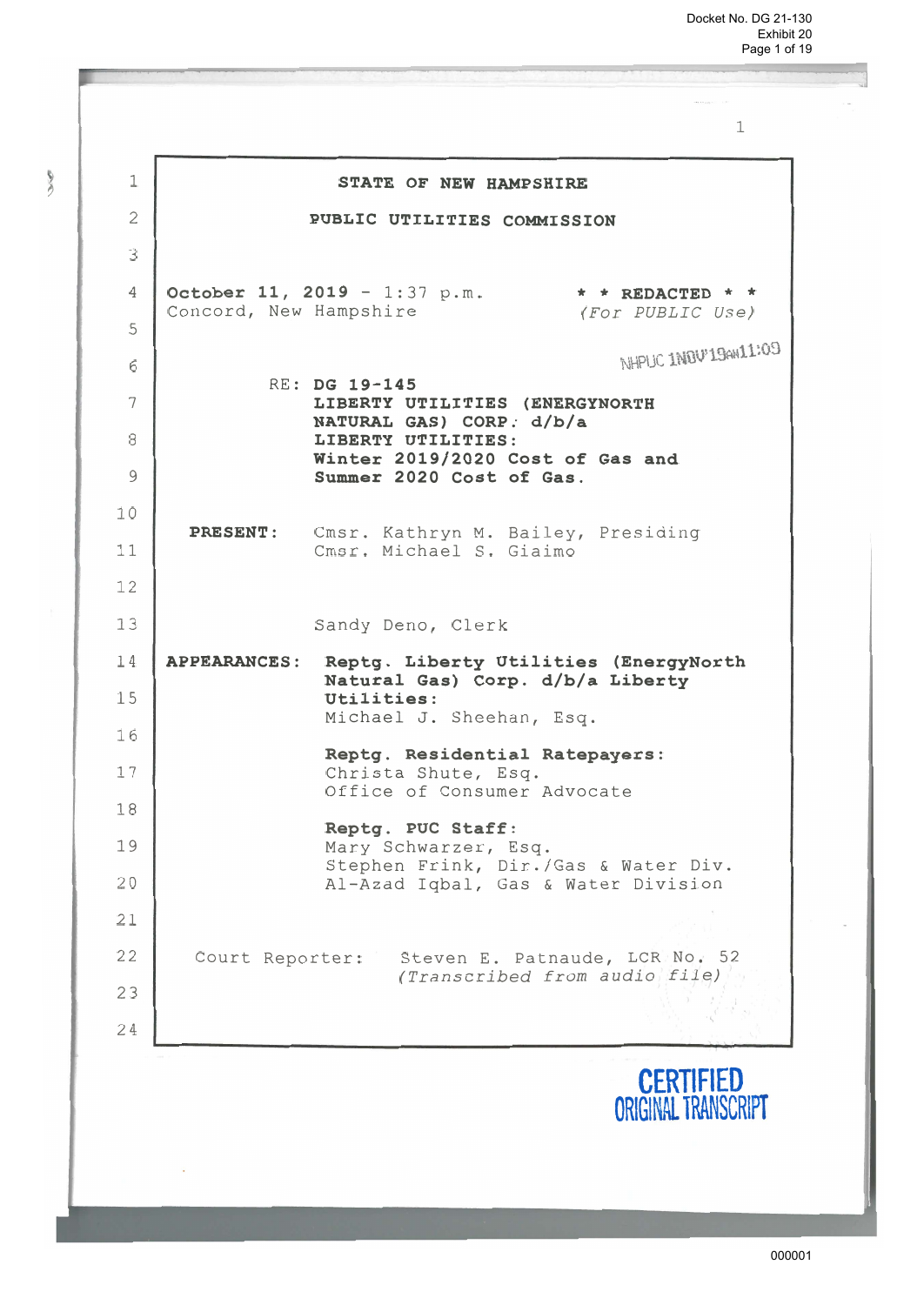|                |   | ᅩㄥ<br>[WITNESS PANEL: Simek McNamara Gilbertson Casey] |
|----------------|---|--------------------------------------------------------|
| $\mathbf 1$    | Α | (Gilbertson) Yes, I do.                                |
| $\overline{2}$ | Q | Ms. Casey, your name and position please?              |
| 3              | Α | (Casey) Mary Casey, Senior Manager of                  |
| 4              |   | Environment, with Liberty Utilities.                   |
| 5              | Q | And you prepared testimony in this matter,             |
| 6              |   | which begins at Page 37, is that correct?              |
| 7              | Α | (Casey) Correct.                                       |
| 8              | Q | Do you have any changes to your testimony?             |
| $\mathcal{G}$  | Α | (Casey) I do not.                                      |
| 10             | Q | And do you adopt your testimony, written               |
| 11             |   | testimony, as your sworn testimony here today?         |
| 12             | Α | (Casey) I do.                                          |
| 13             |   | MR. SHEEHAN: Thank you. No further                     |
| 14             |   | questions.                                             |
| 15             |   | CMSR. BAILEY: Ms. Shute.                               |
| 16             |   | MS. SHUTE: Thanks very much,                           |
| 17             |   | Commissioners.                                         |
| 18             |   | CROSS-EXAMINATION                                      |
| 19             |   | BY MS. SHUTE:                                          |
| 20             | Q | So, I'd like to just start with a clarification        |
| 21             |   | on whether or not this filing is being audited?        |
| 22             |   | And, if it is, at what stage in the process the        |
| 23             |   | audit is at?                                           |
| 24             | Α | (McNamara) This process is being audited.<br>We        |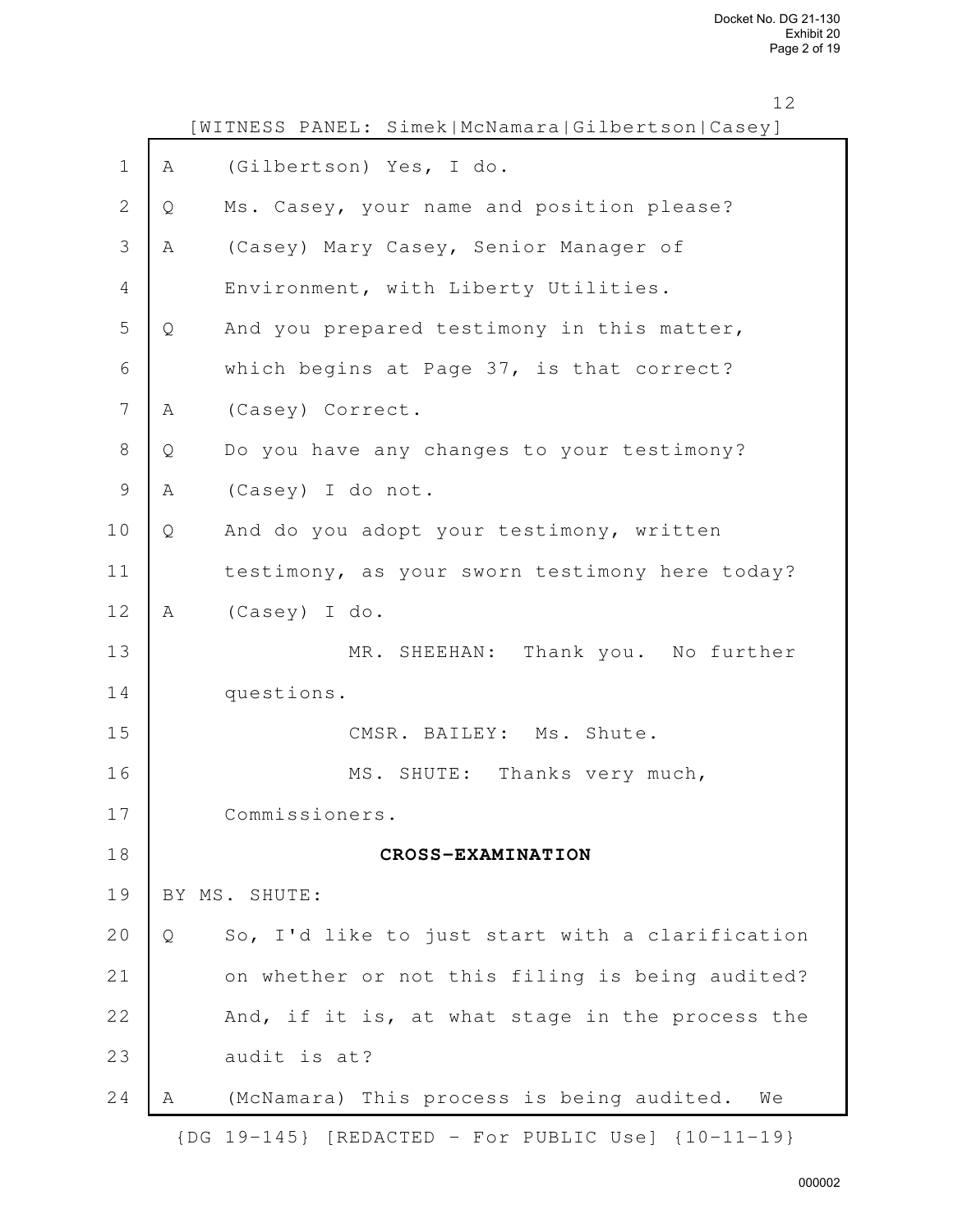<sup>13</sup>

|                |   | WITNESS PANEL: Simek McNamara Gilbertson Casey] |
|----------------|---|-------------------------------------------------|
| $\mathbf 1$    |   | are nearing the end stages. And, as of this     |
| $\mathbf 2$    |   | point in time, there are no findings.           |
| 3              | Q | All right. Thank you. So, I'd like to focus     |
| $\overline{4}$ |   | most of our questions --                        |
| 5              | Α | (Simek) Excuse me, I'm sorry. Could I add a     |
| $\sqrt{6}$     |   | little bit to that response?                    |
| $\overline{7}$ | Q | Sure.                                           |
| $8\,$          | Α | (Simek) There was -- the part that's currently  |
| $\mathsf 9$    |   | being audited is for the last winter season,    |
| 10             |   | the actuals are being audited. Then, that       |
| 11             |   | amount that gets carried over is our beginning  |
| 12             |   | balance that we're using now for cost of gas.   |
| 13             |   | And, then, the individual pieces within         |
| 14             |   | the LDAC are also being audited as we speak.    |
| 15             |   | And they're still all an open issue right now.  |
| 16             | Q | They're still what?                             |
| 17             | Α | (Simek) They're still open. They're still in    |
| 18             |   | the process of being audited.                   |
| 19             | Q | Thank you. So, I'd like to turn to              |
| 20             |   | Schedule 19, both the revised version and the   |
| 21             |   | original. And, if we could just walk through    |
| 22             |   | this a bit, and help us understand the          |
| 23             |   | differences between the original submission and |
| 24             |   | the revised submission, starting with -- sorry, |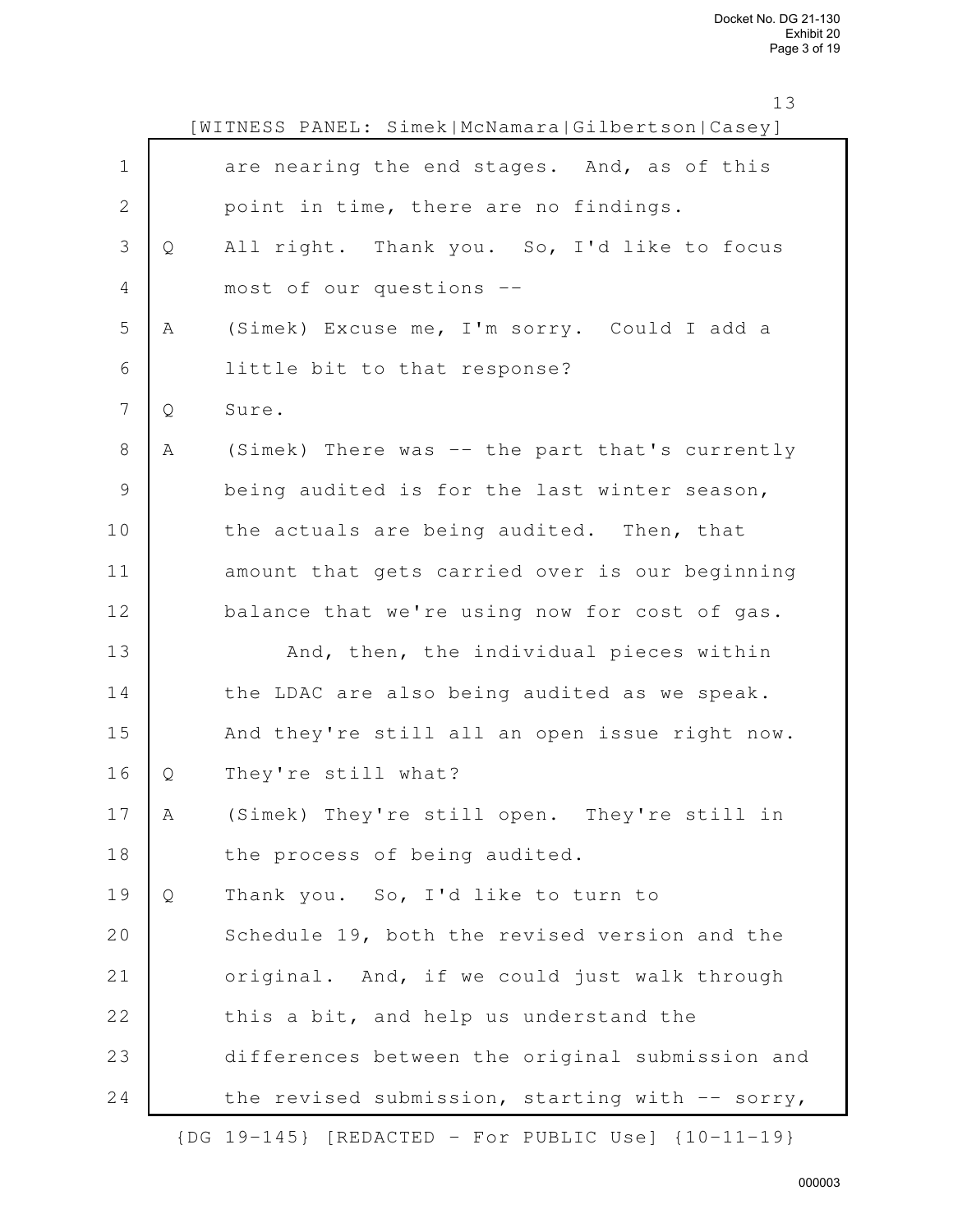|              | 14<br>[WITNESS PANEL: Simek McNamara Gilbertson Casey] |
|--------------|--------------------------------------------------------|
| $\mathbf 1$  | Bates Page 124 and 124-R.                              |
| $\mathbf{2}$ | MS. SCHWARZER: Just as a point of                      |
| 3            | clarification. I don't know if the OCA has a           |
| 4            | copy of the exhibit that has been highlighted          |
| 5            | with changes.                                          |
| 6            | MS. SHUTE: We do not.                                  |
| 7            | MS. SCHWARZER: Does the Clerk have                     |
| $\,8\,$      | an extra exhibit available?                            |
| 9            | MS. DENO: Which one?                                   |
| 10           | MS. SCHWARZER: Exhibit 9.                              |
| 11           | MS. DENO: Yes.                                         |
| 12           | (Document handed to Atty.                              |
| 13           | Shute.)                                                |
| 14           | BY MS. SHUTE:                                          |
| 15           | Okay. So, going back to Exhibit 2,<br>Q                |
| 16           | Schedule 19. And, starting with Line 1, on             |
| 17           | "Allowed Base Revenue", could you describe the         |
| 18           | difference between the number on your original         |
| 19           | filing and the number in your revised filing,          |
| 20           | and what that difference is related to?                |
| 21           | (Simek) Yes. The difference related to the --<br>A     |
| 22           | the base revenue formula had to do with a              |
| 23           | formula error that was found both by the               |
| 24           | Company and Commission Staff. We discussed it          |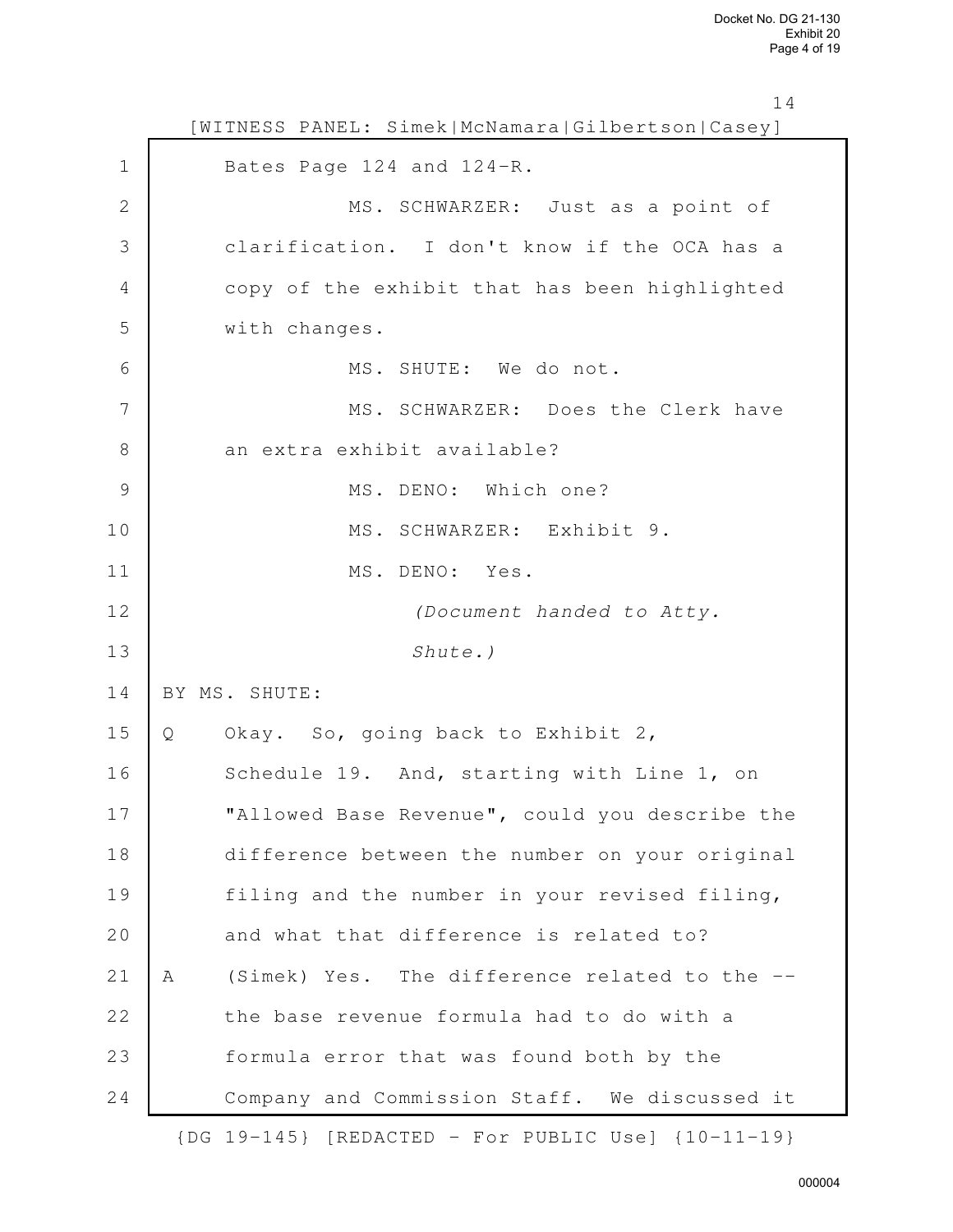|                |   | [WITNESS PANEL: Simek McNamara Gilbertson Casey] |
|----------------|---|--------------------------------------------------|
| $1\,$          |   | during our technical session that we had.        |
| $\mathbf{2}$   | Q | So, what was that formula error? What did it     |
| 3              |   | consist of?                                      |
| $\overline{4}$ | Α | (Simek) I don't know exactly what it consisted   |
| 5              |   | of. It was a formula error that was found by     |
| 6              |   | our analyst, and he corrected it. We discussed   |
| 7              |   | it at the technical session. Everyone was in     |
| $8\,$          |   | agreement as to how to move forward, and that    |
| $\mathcal{G}$  |   | correction was made.                             |
| 10             | Q | So, is the difference related to the change in   |
| 11             |   | rates and assigning -- the newer rate was        |
| 12             |   | assigned to all of the months, rather than the   |
| 13             |   | newer rate being assigned at its --              |
| 14             | A | (Simek) I do believe that's the case. That the   |
| 15             |   | rate that went into effect July 1st was carried  |
| 16             |   | over through all the months, when it should not  |
| 17             |   | have been.                                       |
| 18             | Q | Okay. And, again, on Line 2, the difference      |
| 19             |   | between the 44,000 Actual and Estimated Base     |
| 20             |   | Revenue and $--$ or, the $44,670,474$ and the    |
| 21             |   | $44,891 - -$                                     |
| 22             |   | [Court reporter interruption.]                   |
| 23             |   | MS. SHUTE: Sorry.                                |
| 24             |   | BY MS. SHUTE:                                    |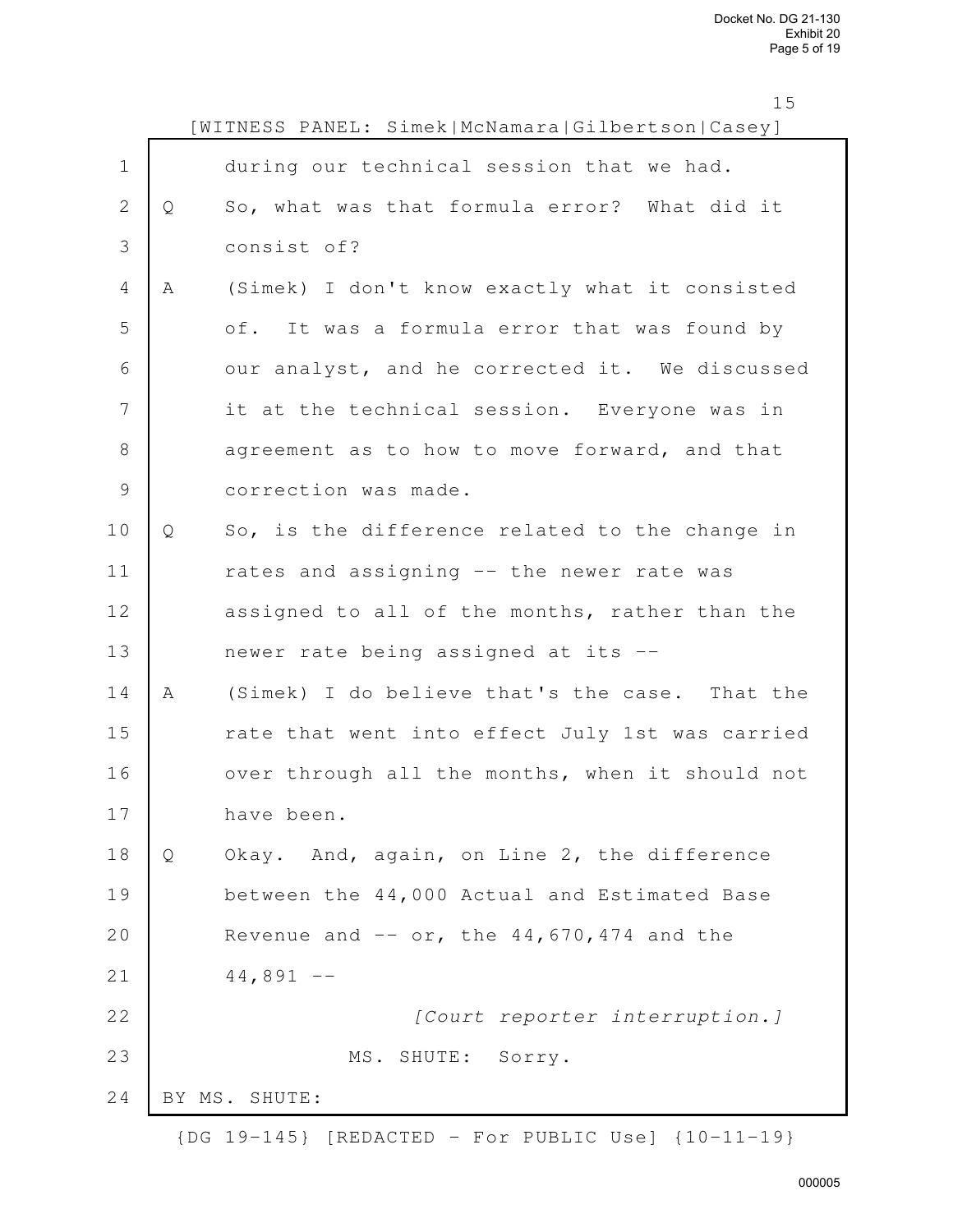|                |   | [WITNESS PANEL: Simek McNamara Gilbertson Casey] |
|----------------|---|--------------------------------------------------|
| $1\,$          | Q | Let me just say, could you just explain the      |
| 2              |   | difference between Line 2 on 124-R and Line 2    |
| $\mathfrak{Z}$ |   | on 124 please?                                   |
| 4              | A | (Simek) Yes. There were two other adjustments    |
| 5              |   | that were made. We had added our                 |
| 6              |   | weather-normalized revenues to the actual base   |
| 7              |   | revenue. And we had also updated billing units   |
| $\,8\,$        |   | from our estimate to actual for June 2019.       |
| $\mathcal{G}$  | Q | Okay. So, in both of these numbers, what         |
| 10             |   | period of time does it represent?                |
| 11             | Α | (Simek) These revenue numbers represent from     |
| 12             |   | November 2018 through August of 2019.            |
| 13             | Q | Okay. And can you just help me understand why    |
| 14             |   | a 10-month is used, rather than a 12-month?      |
| 15             | A | (Simek) It had to do when the Revenue            |
| 16             |   | Decoupling Adjustment Factor went into effect,   |
| 17             |   | which was November 1st of 2018.                  |
| 18             | Q | Okay. But, on Line 2, it says "Actual and        |
| 19             |   | Estimated Base Revenue". But it seems like the   |
| 20             |   | only numbers being included are the actual       |
| 21             |   | numbers and not the estimated numbers for        |
| 22             |   | September and October?                           |
| 23             | Α | (Simek) No. That's incorrect. The estimated      |
| 24             |   | numbers are actually for July and August.        |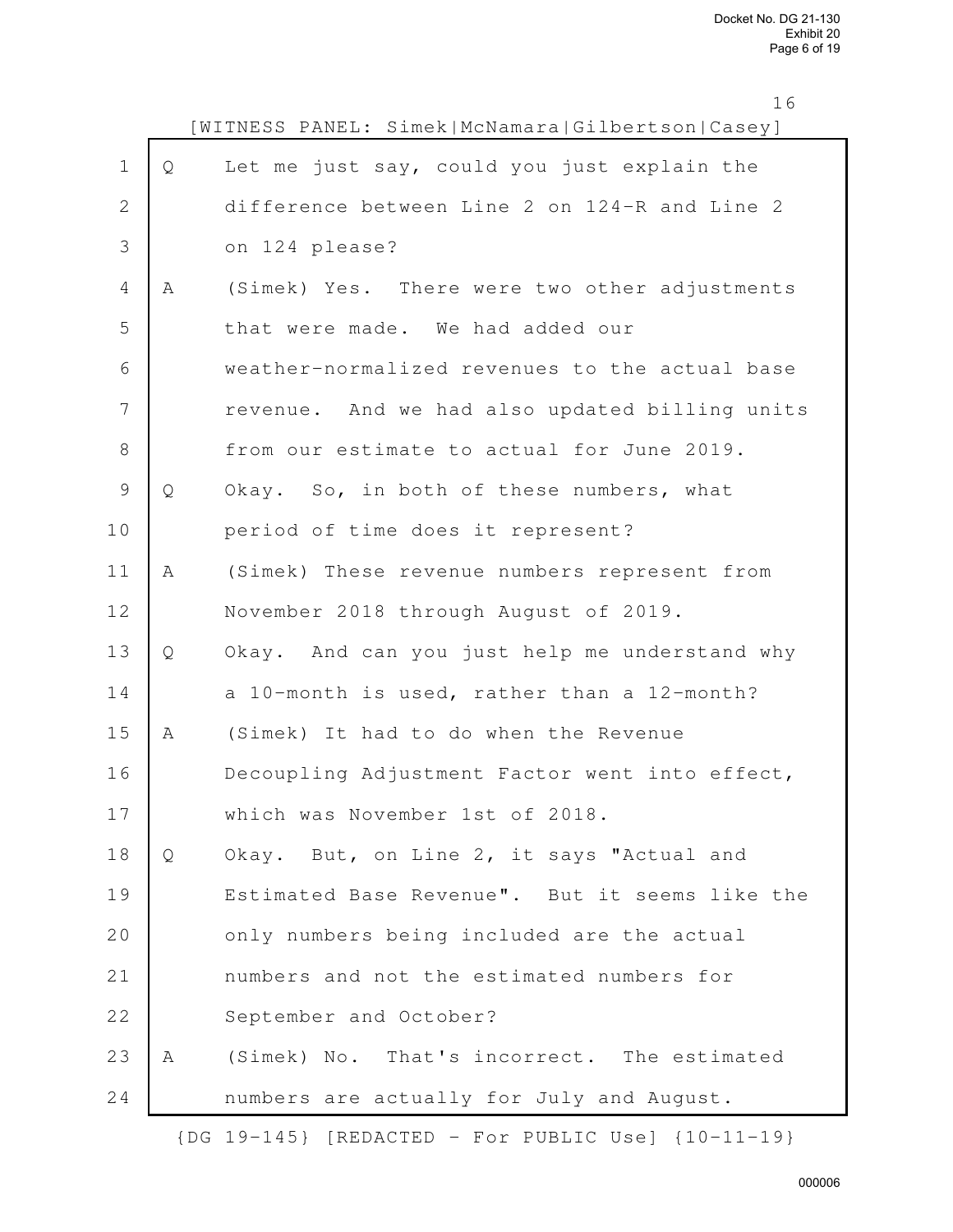|               |   | [WITNESS PANEL: Simek McNamara Gilbertson Casey] |
|---------------|---|--------------------------------------------------|
| $\mathbf 1$   | Q | Of what year?                                    |
| $\mathbf{2}$  | Α | (Simek) The numbers that are used in this        |
| 3             |   | formula, for July and August of 2019, we're      |
| 4             |   | actually using, for an estimate, the actuals     |
| 5             |   | for July and August of 2018.                     |
| 6             | Q | Okay. Thank you.                                 |
| 7             | Α | (Simek) You're welcome.                          |
| $8\,$         | Q | So, that created a excess that was collected     |
| $\mathcal{G}$ |   | from ratepayers over the period of ten months    |
| 10            |   | of 4,085,153. And that, so, my understanding     |
| 11            |   | is that that number, obviously, doesn't include  |
| 12            |   | the over-collection for -- presumed              |
| 13            |   | over-collection for September and October. I     |
| 14            |   | mean, these are significant numbers. So, if it   |
| 15            |   | was that high for the first ten months, then     |
| 16            |   | there presumably will be more in the next two    |
| 17            |   | months. How is that going to be accommodated     |
| 18            |   | or dealt with moving forward?                    |
| 19            | Α | (Simek) First off, I believe our tariff said,    |
| 20            |   | for the first month -- I'm sorry, for the first  |
| 21            |   | RDAF year, that we would be cutting it off at    |
| 22            |   | the end of August. So, we were just following,   |
| 23            |   | I believe, what the tariff had said.             |
| 24            | Q | Okay.                                            |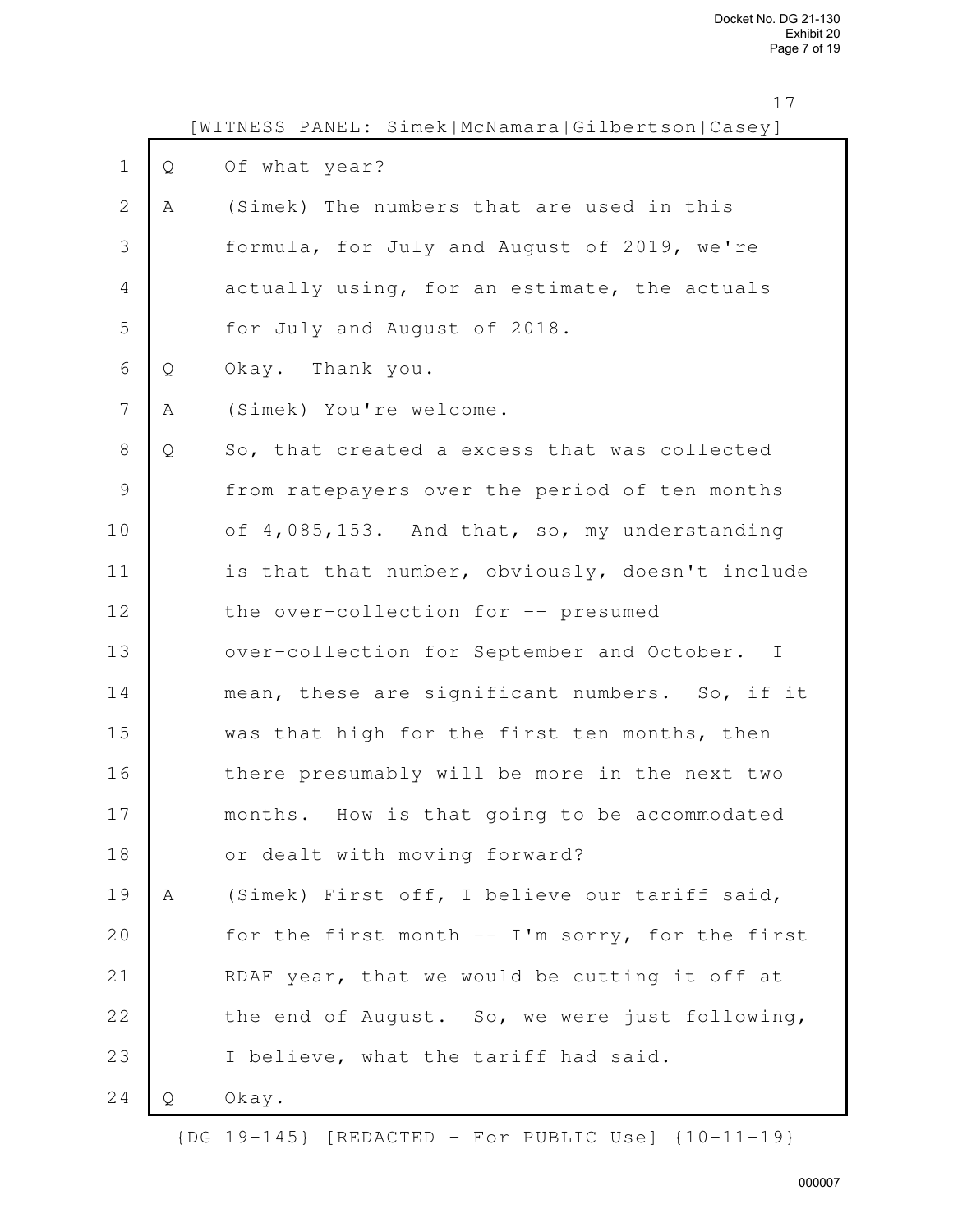|                |              | TΩ<br>WITNESS PANEL: Simek McNamara Gilbertson Casey]      |
|----------------|--------------|------------------------------------------------------------|
| $\mathbf 1$    | Α            | (Simek) Second of all, the assumption to assume            |
| $\mathbf{2}$   |              | that September and October would just continue             |
| 3              |              | to go under the same stream, really shouldn't              |
| $\overline{4}$ |              | be the assumption. Solely because now we're                |
| 5              |              | starting to get into months where the -- we're             |
| 6              |              | getting to where there's some gas usage,                   |
| 7              |              | especially in October.                                     |
| 8              |              | So, the whole way that the forecast and                    |
| $\mathcal{G}$  |              | everything was made, doesn't necessarily mean              |
| 10             |              | that it would continue to be what it had done              |
| 11             |              | in the past, and it's going to continue to do              |
| 12             |              | that going forward.                                        |
| 13             | $\mathsf{Q}$ | Okay. So, the remaining two months would get               |
| 14             |              | taken care of the next time around?                        |
| 15             | Α            | (Simek) Correct.                                           |
| 16             | Q            | Okay. In regards to the forecasted residential             |
| 17             |              | sales of 65,525,887, can you identify where in             |
| 18             |              | the exhibit that number is? Where it is?                   |
| 19             | Α            | (Simek) Just give me one moment please.                    |
| 20             |              | [Short pause.]                                             |
| 21             | BY.          | THE WITNESS:                                               |
| 22             | Α            | (Simek) That number, the 65, 525, 887, is the              |
| 23             |              | projected sales for the upcoming 12-month                  |
| 24             |              | period, for residential customers. That number             |
|                |              | $\{DG 19-145\}$ [REDACTED - For PUBLIC Use] $\{10-11-19\}$ |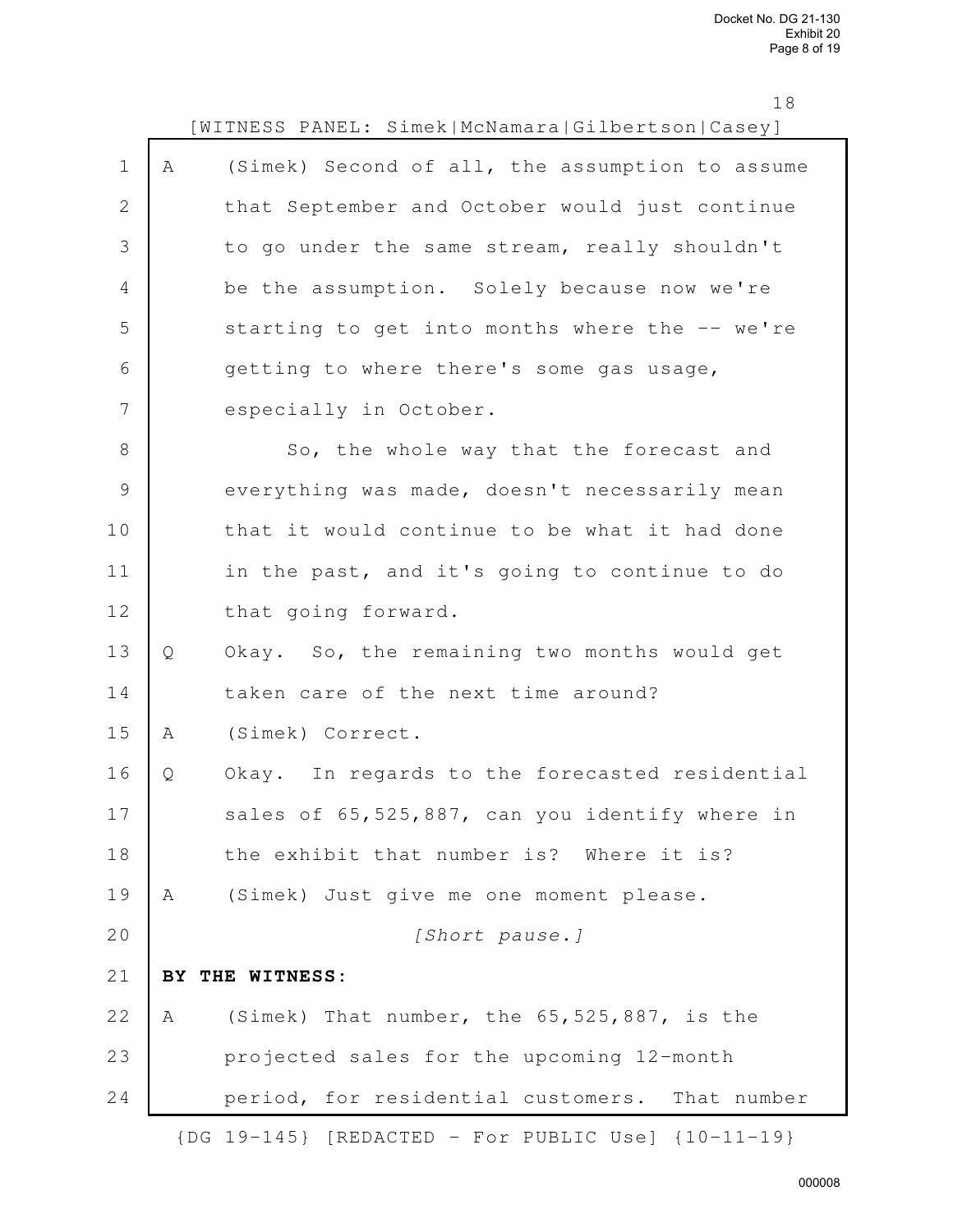|               |   | [WITNESS PANEL: Simek McNamara Gilbertson Casey] |
|---------------|---|--------------------------------------------------|
| $\mathbf 1$   |   | is not included in Schedule 19. Schedule 19 is   |
| $\mathbf{2}$  |   | a revenue calculation. This is the sales         |
| 3             |   | forecast that's used to calculate the rates.     |
| 4             |   | BY MS. SHUTE:                                    |
| 5             | Q | Right. I was just asking for where it was        |
| 6             |   | identified in the exhibit as a whole, and not    |
| 7             |   | in Schedule 19. I was having trouble finding     |
| 8             |   | it and understanding, and then -- and wanted to  |
| $\mathcal{G}$ |   | further understand what went into the            |
| 10            |   | forecast, the methodology used for the           |
| 11            |   | projections.                                     |
| 12            | Α | (Simek) Sure. If you go to Bates Page 101.       |
| 13            | Q | Okay.                                            |
| 14            | Α | (Simek) If you look at the bottom right-hand     |
| 15            |   | corner, that "185, 636, 009"?                    |
| 16            | Q | Okay.                                            |
| 17            | Α | (Simek) That's the projected therms in total     |
| 18            |   | for EnergyNorth customers only. The difference   |
| 19            |   | between that amount and the amount shown on      |
| 20            |   | Bates Page 124-R is for Keene customers. And     |
| 21            |   | the Keene customers' projected sales, other      |
| 22            |   | than being used for these LDAC calculations,     |
| 23            |   | are not included in this filing. They're         |
| 24            |   | included in the separate cost of gas filing for  |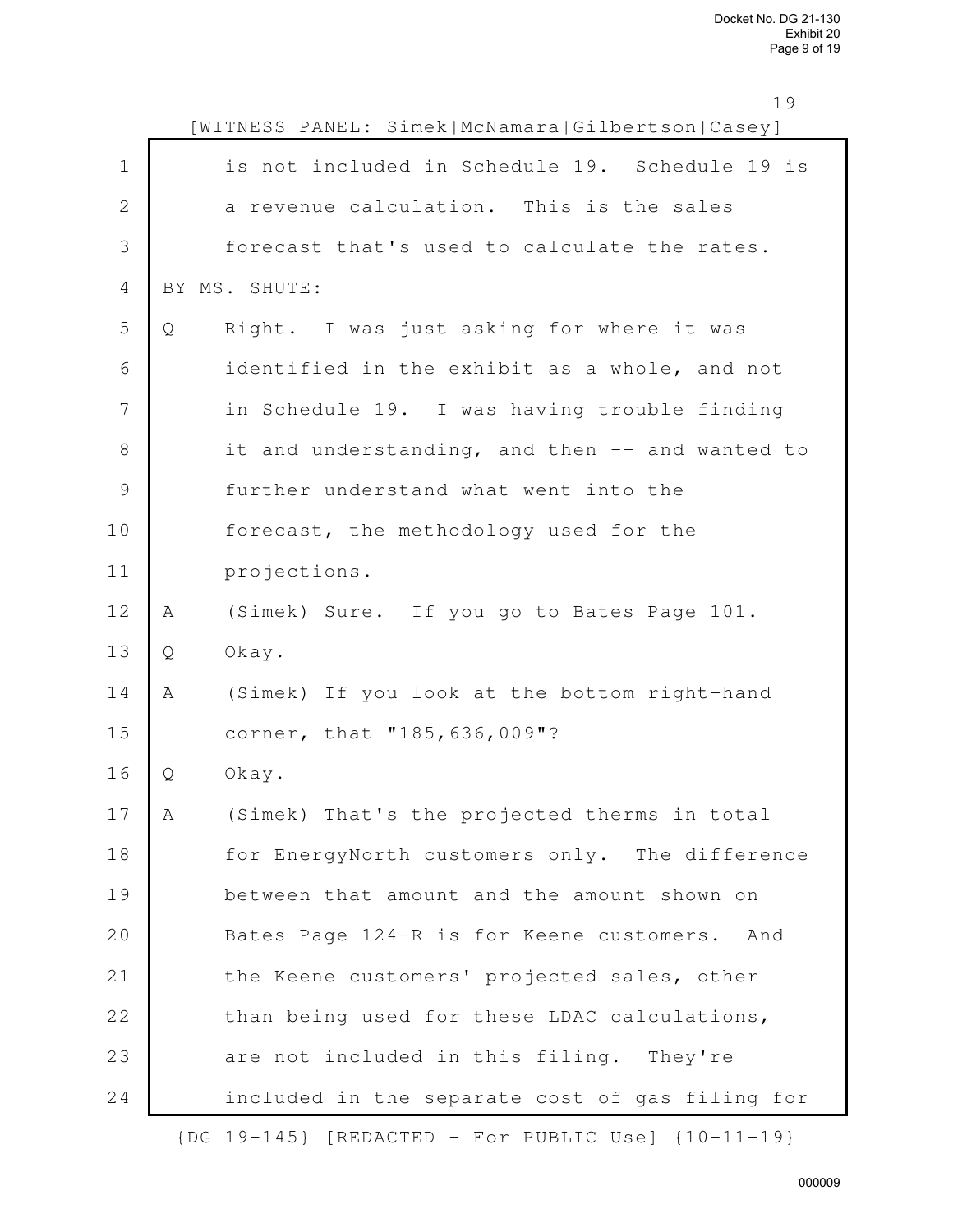| × |  |
|---|--|

|              |   | WITNESS PANEL: Simek McNamara Gilbertson Casey]             |
|--------------|---|-------------------------------------------------------------|
| $\mathbf 1$  |   | Keene.                                                      |
| $\mathbf{2}$ | Q | Okay. And, so, the difference between the                   |
| 3            |   | projection under "Total Residential" of                     |
| 4            |   | "65,177" -- sorry, "65,177,472", to the number              |
| 5            |   | on the 124-R, are those numbers comparable?                 |
| 6            | A | (Simek) Yes. Really, you'd be looking at the                |
| 7            |   | Line 5 and Line 10, the 185, in total.                      |
| $\,8\,$      | Q | Line 5, on Bates Page 101?                                  |
| $\mathsf 9$  | Α | (Simek) No. Line 5 on Bates Page 124-R.                     |
| 10           | Q | Okay.                                                       |
| 11           | Α | (Simek) If you look at Line 5 and Line 10, in               |
| 12           |   | total, those come out to 186 or so. And that's              |
| 13           |   | what's comparable to the bottom Total Sales                 |
| 14           |   | number of Line 37 on Bates Page 101. And the                |
| 15           |   | difference has to do with Keene projected                   |
| 16           |   | sales.                                                      |
| 17           | Q | Okay. So, my understanding is that the ten                  |
| 18           |   | months will be divided over the next 12 months              |
| 19           |   | of forecasted sales, resulting in a Decoupling              |
| 20           |   | Adjustment Factor of 0.0623 for residential                 |
| 21           |   | rates?                                                      |
| 22           | Α | (Simek) Correct.                                            |
| 23           | Q | My next question is, that's a significant                   |
| 24           |   | over-collection. And I'm wondering if you                   |
|              |   | $\{DG\ 19-145\}$ [REDACTED - For PUBLIC Use] $\{10-11-19\}$ |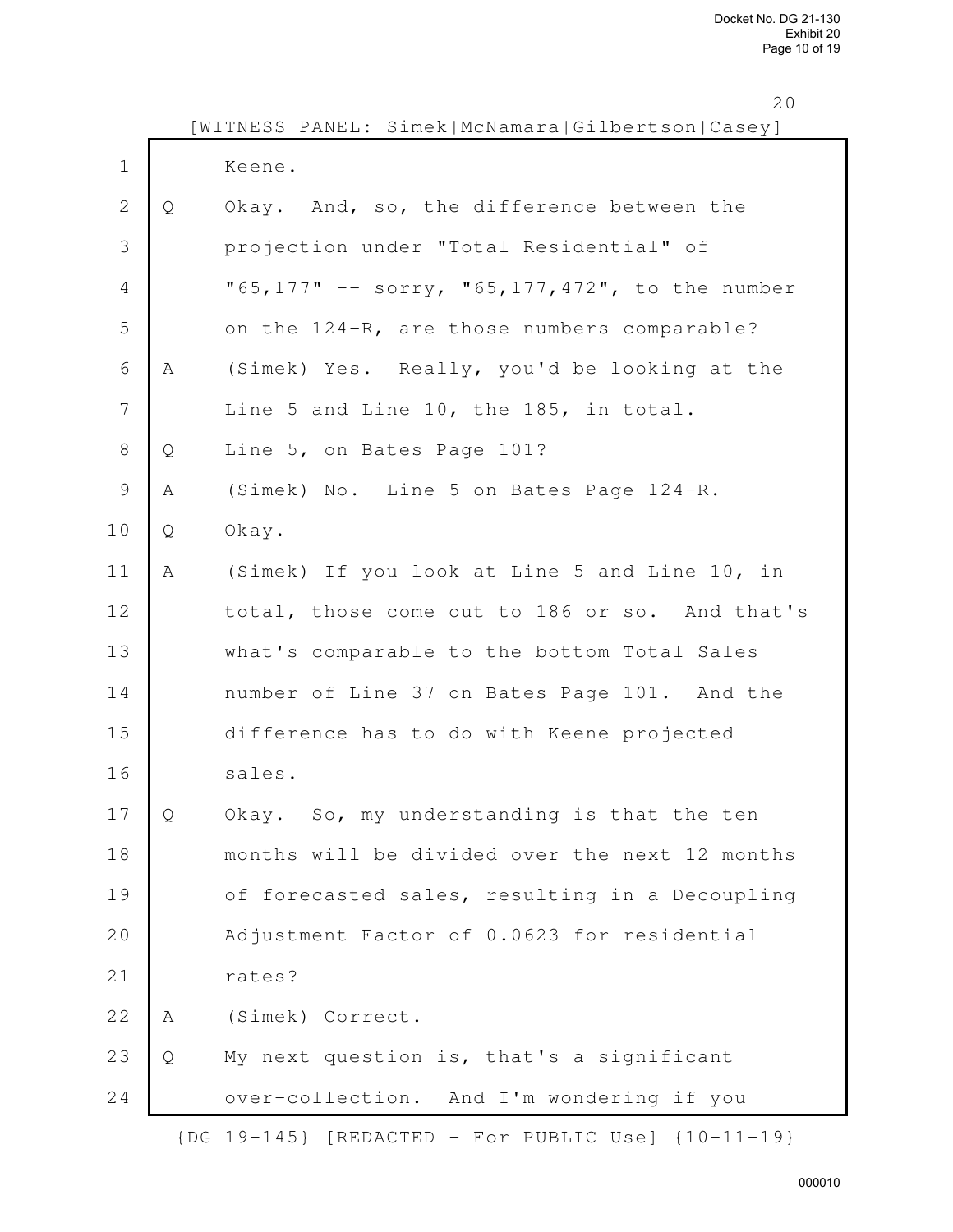|                |   | [WITNESS PANEL: Simek McNamara Gilbertson Casey] |
|----------------|---|--------------------------------------------------|
| $\mathbf 1$    |   | could identify, I believe the rate case was      |
| $\sqrt{2}$     |   | approximately a year ago, what created -- where  |
| 3              |   | does the over-collection stem from, and why do   |
| $\overline{4}$ |   | you think that occurred?                         |
| 5              | Α | (Simek) Yes. The Company has identified three    |
| 6              |   | major issues that drove this. Part of it had     |
| 7              |   | to do with customer growth, and how some of the  |
| $8\,$          |   | newer customers that were coming on line         |
| $\mathcal{G}$  |   | weren't falling basically within the category    |
| 10             |   | of the average for the rate class that they      |
| 11             |   | were part of for usage.                          |
| 12             |   | Another recognized issue had to do that          |
| 13             |   | customers are using more than they had used      |
| 14             |   | within our test year.                            |
| 15             |   | And, then, the third issue had to do with        |
| 16             |   | a year-end customer count that was done during   |
| 17             |   | the last rate case, that we believe should have  |
| $1\,8$         |   | been done a little differently.                  |
| 19             | Q | Can you just explain that a little more please?  |
| 20             | Α | (Simek) There was an agreed-upon formula that    |
| 21             |   | we used at the time, to adjust for the year-end  |
| 22             |   | customer count, to basically forecast the        |
| 23             |   | ending customer count for a full year of usage   |
| 24             |   | for the rate case. And that approach seemed a    |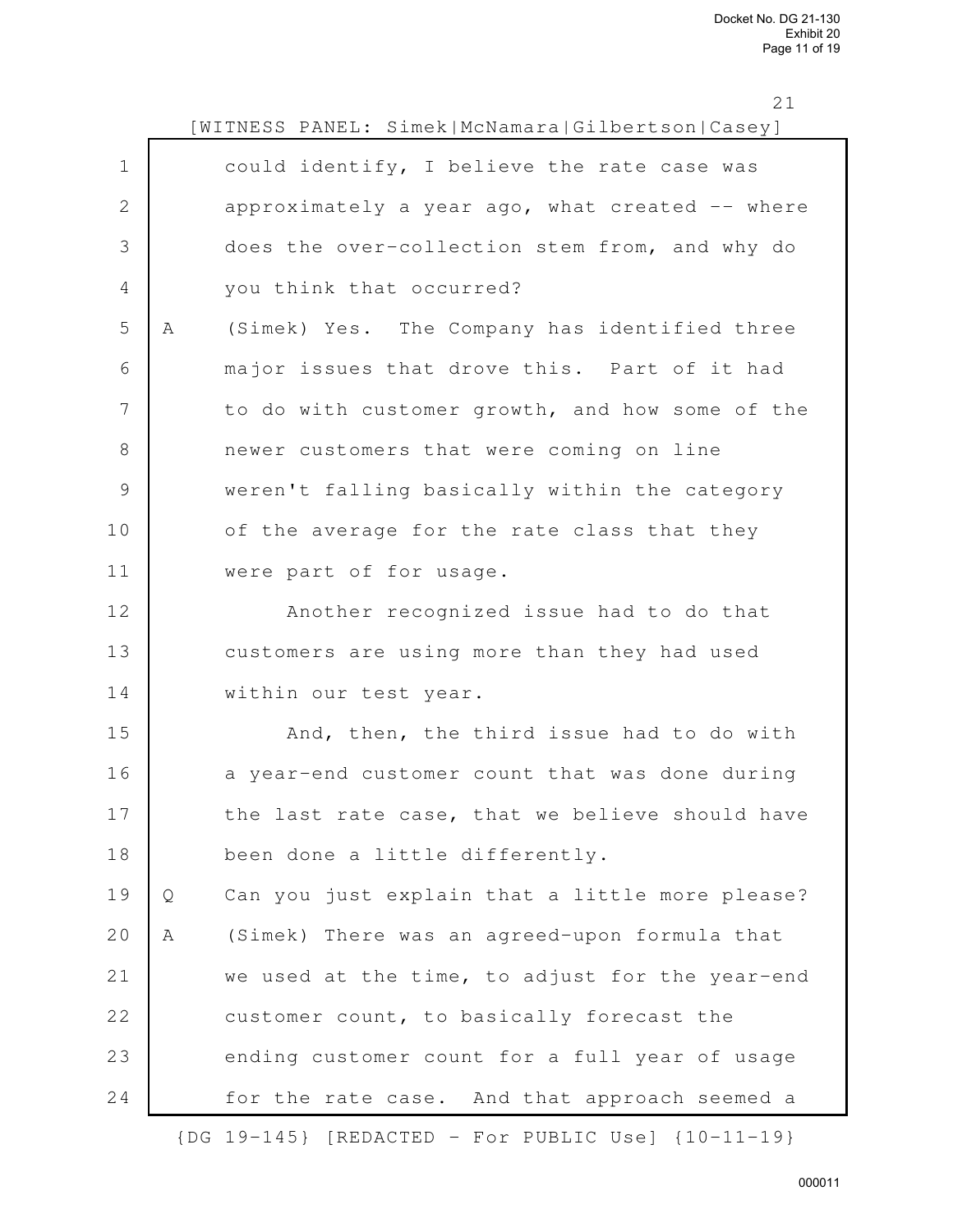|                |             | 22<br>[WITNESS PANEL: Simek McNamara Gilbertson Casey] |
|----------------|-------------|--------------------------------------------------------|
| $\mathbf 1$    |             | little simplistic. And, when you actually look         |
|                |             |                                                        |
| $\mathbf{2}$   |             | at it and go back into the data, and look at           |
| $\mathfrak{Z}$ |             | how customers left throughout the year or came         |
| $\overline{4}$ |             | on throughout the year, and you look at it on a        |
| 5              |             | monthly basis more, the adjustment would have          |
| 6              |             | been done differently. And, so, if we would            |
| 7              |             | have done it that way, there was $-$ - that            |
| $8\,$          |             | contributed to this over-collection.                   |
| $\mathcal{G}$  | Q           | Okay. Can you compare -- do you have the               |
| 10             |             | number for last year's sales? So, in other             |
| 11             |             | words, the '18/19 sales versus the '19/20              |
| 12             |             | projection of the 65 million?                          |
| 13             | A           | (Simek) I do not have that, with me, no.               |
| 14             | Q           | Okay. So, do you know roughly whether or not           |
| 15             |             | you're projecting an increase over last year's         |
| 16             |             | sales or staying flat and consistent with last         |
| 17             |             | year's sales?                                          |
| 18             | $\mathbb A$ | (Gilbertson) We're projecting an increase in           |
| 19             |             | sales.                                                 |
| 20             | Q           | Do you know roughly by what percent you're             |
| 21             |             | projecting an increase in sales?                       |
| 22             | A           | (Gilbertson) About five percent.                       |
| 23             | Q           | Okay. And what is that projected increase              |
| 24             |             | based on?                                              |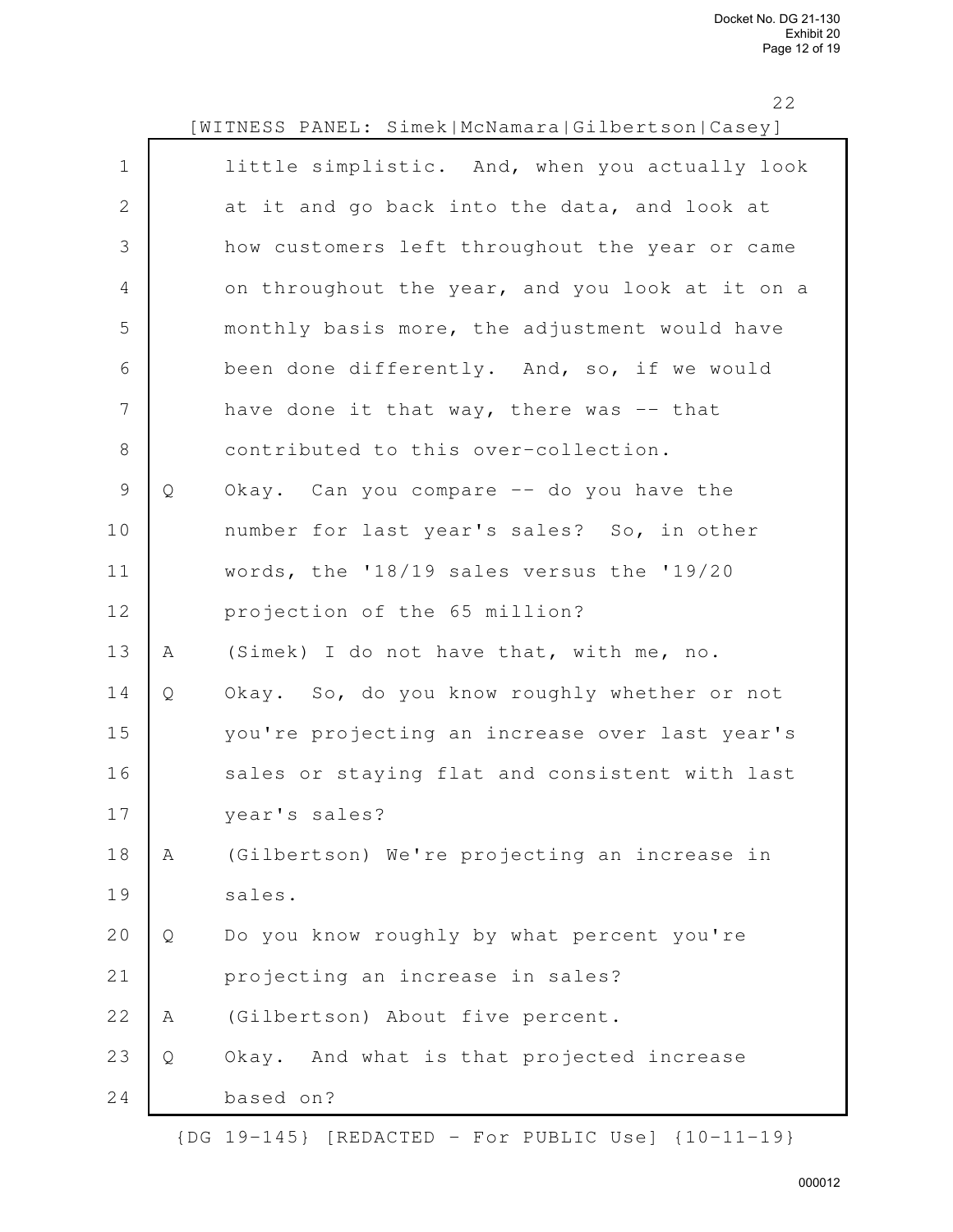$2<sup>2</sup>$ 

|              |   | 23<br>[WITNESS PANEL: Simek McNamara Gilbertson Casey] |
|--------------|---|--------------------------------------------------------|
| $\mathbf 1$  | Α | (Gilbertson) It's based on customer usage and          |
| $\mathbf{2}$ |   | the demand forecast.                                   |
| 3            | Q | What is the increase based on?                         |
| 4            | Α | (Gilbertson) The increase is based on                  |
| 5            |   | historical consumption of the portfolio.               |
| 6            |   | Coupled with an econometric model that projects        |
| 7            |   | what the anticipated growth of the portfolio           |
| $8\,$        |   | would be or the decrease in the portfolio, and         |
| $\mathsf 9$  |   | any out-of-model adjustments that there may be.        |
| 10           | Q | So, effectively, the increase in sales that            |
| 11           |   | you've seen, in the last year or so, lead you          |
| 12           |   | to believe that you'll see a continued increase        |
| 13           |   | in sales moving forward?                               |
| 14           | Α | (Gilbertson) Well, that's kind of a tough              |
| 15           |   | question. So, we look at historicals, and we           |
| 16           |   | see where our portfolio is. And, then, we look         |
| 17           |   | at certain -- we have a forecaster that looks          |
| 18           |   | at certain checkpoints, such as Moody's. They          |
| 19           |   | look at an econometric forecast. And they look         |
| 20           |   | at the different segments that we have for             |
| 21           |   | customer base, which would be residential and          |
| 22           |   | commercial, heating and non-heating, and what          |
| 23           |   | that modeling -- what effect that forecast has         |
| 24           |   | on those customer segments. And, then, they            |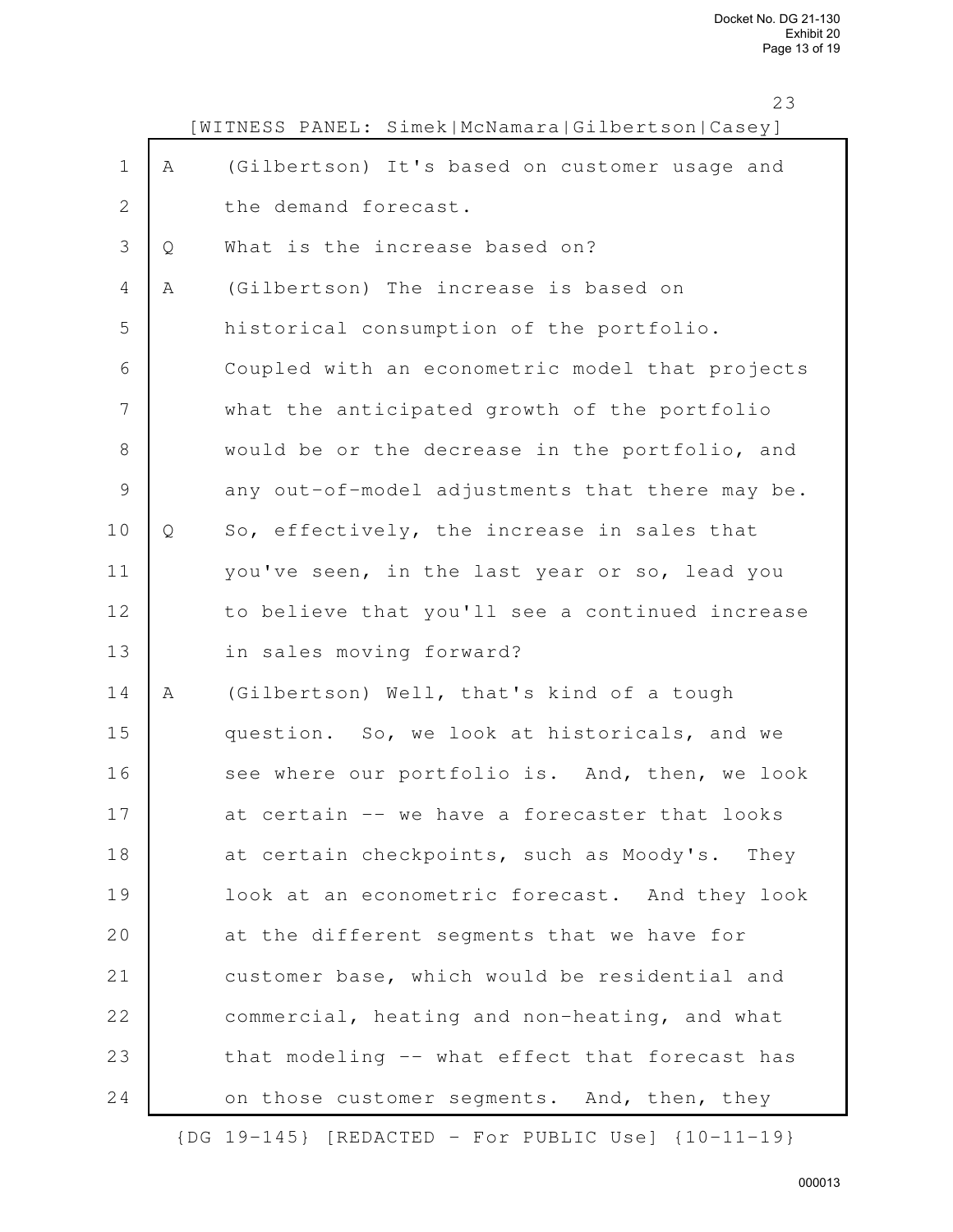<sup>24</sup>

|               |   | [WITNESS PANEL: Simek McNamara Gilbertson Casey]          |
|---------------|---|-----------------------------------------------------------|
| $\mathbf 1$   |   | look at any, you know, anything that's going on           |
| $\mathbf{2}$  |   | that would either cause us to reduce that or              |
| 3             |   | increase that, meaning out-of-model                       |
| 4             |   | adjustments.                                              |
| 5             |   | So, I don't know if that answers your                     |
| 6             |   | question.                                                 |
| 7             | Q | Okay. But there isn't, you know, it's not                 |
| $\,8\,$       |   | based on a planned marketing effort or, you               |
| $\mathcal{G}$ |   | know, some other --                                       |
| 10            | Α | (Gilbertson) Are you asking me to tell you                |
| 11            |   | what's beyond next year? Or, I'm sorry, I'm               |
| 12            |   | not sure.                                                 |
| 13            | Q | No. I was just simply trying to get at $-$ I              |
| 14            |   | was just looking at what the projections were             |
| 15            |   | compared to what the actual sales had been, to            |
| 16            |   | get a comfort around the difference, primarily            |
| 17            |   | because of seeing such a high difference                  |
| 18            |   | between the rate case a year ago and now.<br>$\mathbb{I}$ |
| 19            |   | mean, I don't know what the number of sales               |
| 20            |   | that the rate case was based on, but this, you            |
| 21            |   | know, over-collection, substantive                        |
| 22            |   | over-collection, brings up the question of the            |
| 23            |   | estimation that you're doing moving forward.              |
| 24            | A | (Gilbertson) Okay. I understand. So, if you               |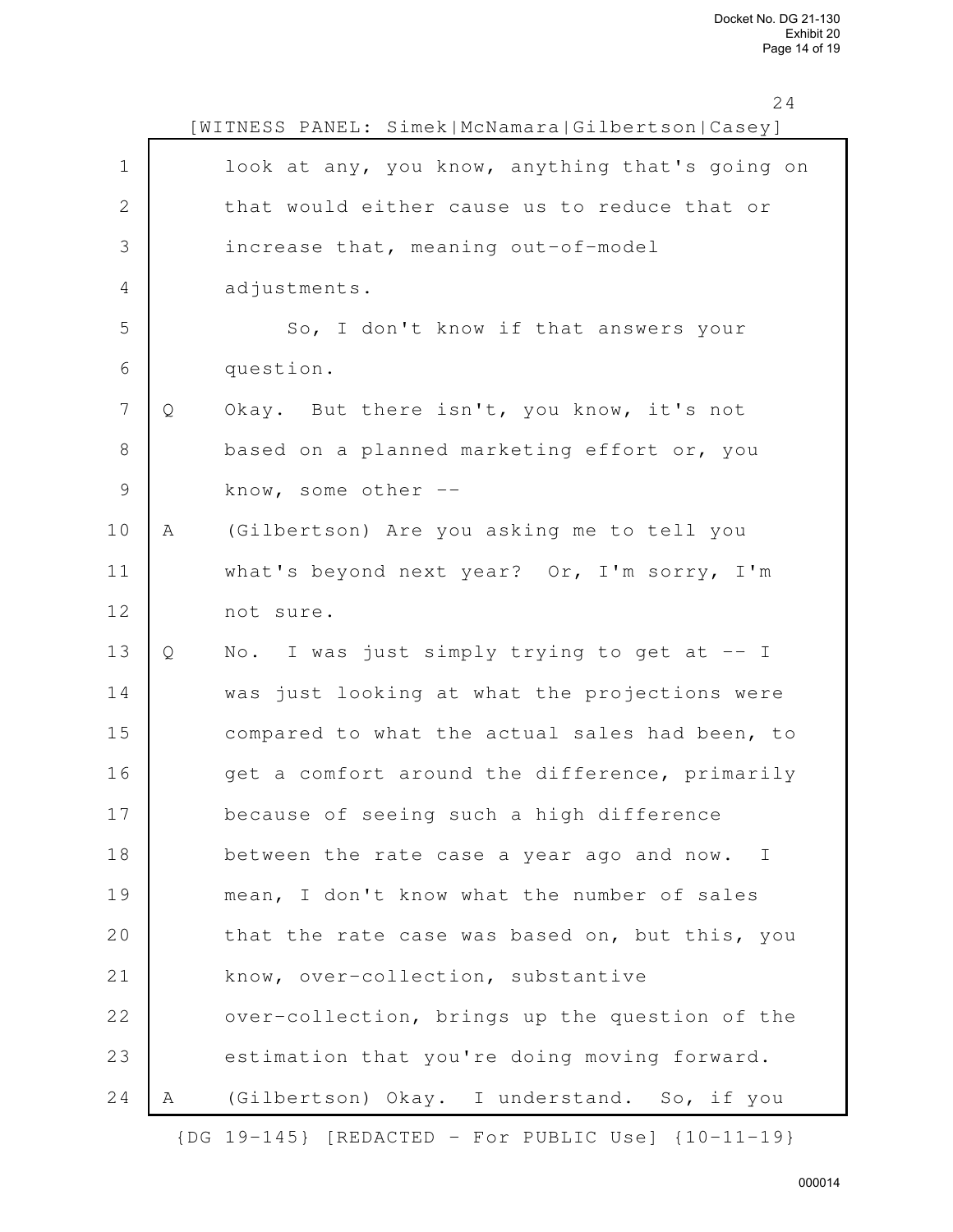|               |   | [WITNESS PANEL: Simek McNamara Gilbertson Casey] |
|---------------|---|--------------------------------------------------|
| $\mathbf 1$   |   | go to Bates 032. So, this tells us that last     |
| $\mathbf{2}$  |   | year our forecast was, I'm on Line 10, it shows  |
| $\mathcal{S}$ |   | that our forecast last year was "87,958,623      |
| 4             |   | therms", and that was from November through      |
| 5             |   | April of 2019. But, then, we did an -- you       |
| 6             |   | know, after the fact, we go back and we check    |
| 7             |   | what our assumptions were, and we check to see   |
| $\,8\,$       |   | what actually happened. And you can see, on      |
| $\mathcal{G}$ |   | Line 12, that our sendout, our sales, was        |
| 10            |   | "90,387,490 therms". So, it was much higher.     |
| 11            |   | Well, not "much higher", but it was higher.      |
| 12            | Q | Okay. So, you're essentially continuing that     |
| 13            |   | trend, and that's part of what's accounting for  |
| 14            |   | the 5 percent increase?                          |
| 15            | Α | (Gilbertson) Yes. And, as David said, we are     |
| 16            |   | burning a lot of the gas. The portfolio is       |
| 17            |   | burning a lot of gas.                            |
| 18            |   | MS. SHUTE: Okay. No further                      |
| 19            |   | questions.                                       |
| 20            |   | CMSR. BAILEY: Ms. Schwarzer.                     |
| 21            |   | MS. SCHWARZER: Thank you.                        |
| 22            |   | BY MS. SCHWARZER:                                |
| 23            | Q | Just to make a correction to begin with. I       |
| 24            |   | believe that redacted Pages 125 through 129      |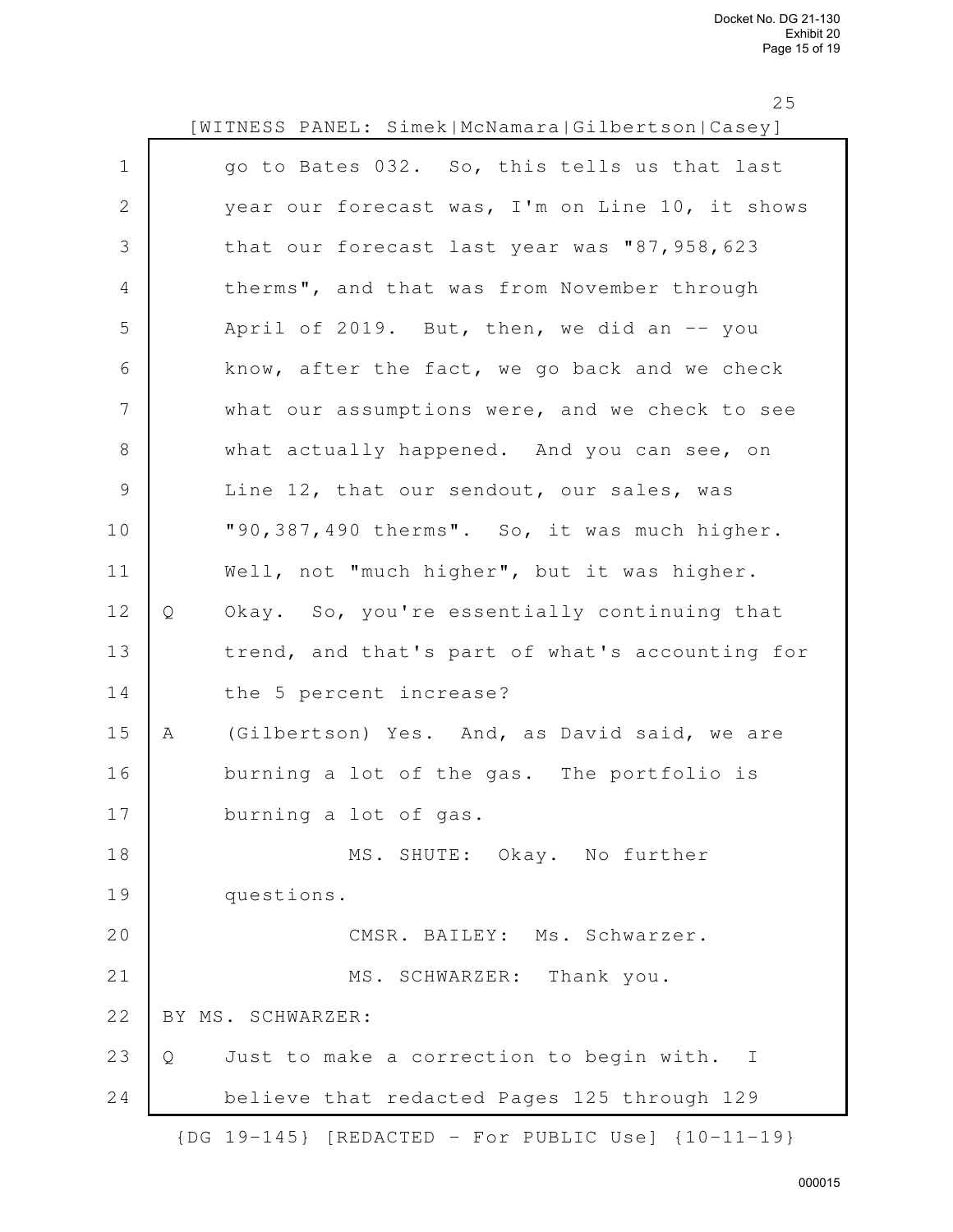|               |   | [WITNESS PANEL: Simek McNamara Gilbertson Casey] |
|---------------|---|--------------------------------------------------|
| $\mathbf 1$   |   | contain a heading that shows "2018" for July     |
| $\mathbf 2$   |   | and August. Is that correct or should that be    |
| 3             |   | $"2019"$ ?                                       |
| 4             |   | CMSR. BAILEY: Ms. Schwarzer, did you             |
| 5             |   | mean "Revised Pages 125 through 129"?            |
| 6             |   | MS. SCHWARZER: I did. Thank you.                 |
| 7             |   | BY MS. SCHWARZER:                                |
| $\,8\,$       | Q | So, Revised Pages 125-R to 129-R, should the     |
| $\mathcal{G}$ |   | headings for July and August be "2019"?          |
| 10            | A | (Simek) No. Those are -- the projections that    |
| 11            |   | we're using for July and August are based on     |
| 12            |   | the July and August actuals from 2018.           |
| 13            | Q | Thank you. The Company filed revised             |
| 14            |   | testimony, tariffs, and schedules on             |
| 15            |   | October 8th. Could you identify and explain      |
| 16            |   | the changes made to the Company's initial        |
| 17            |   | filing?                                          |
| 18            | Α | (Simek) Yes. The Company's initial filing        |
| 19            |   | included two different scenarios for the         |
| 20            |   | Revenue Decoupling Adjustment Factor.<br>One     |
| 21            |   | scenario calculated actual revenues based on     |
| 22            |   | the calculation in the tariff, which calculated  |
| 23            |   | residential low income customer revenues using   |
| 24            |   | non-low income residential rates.<br>The other   |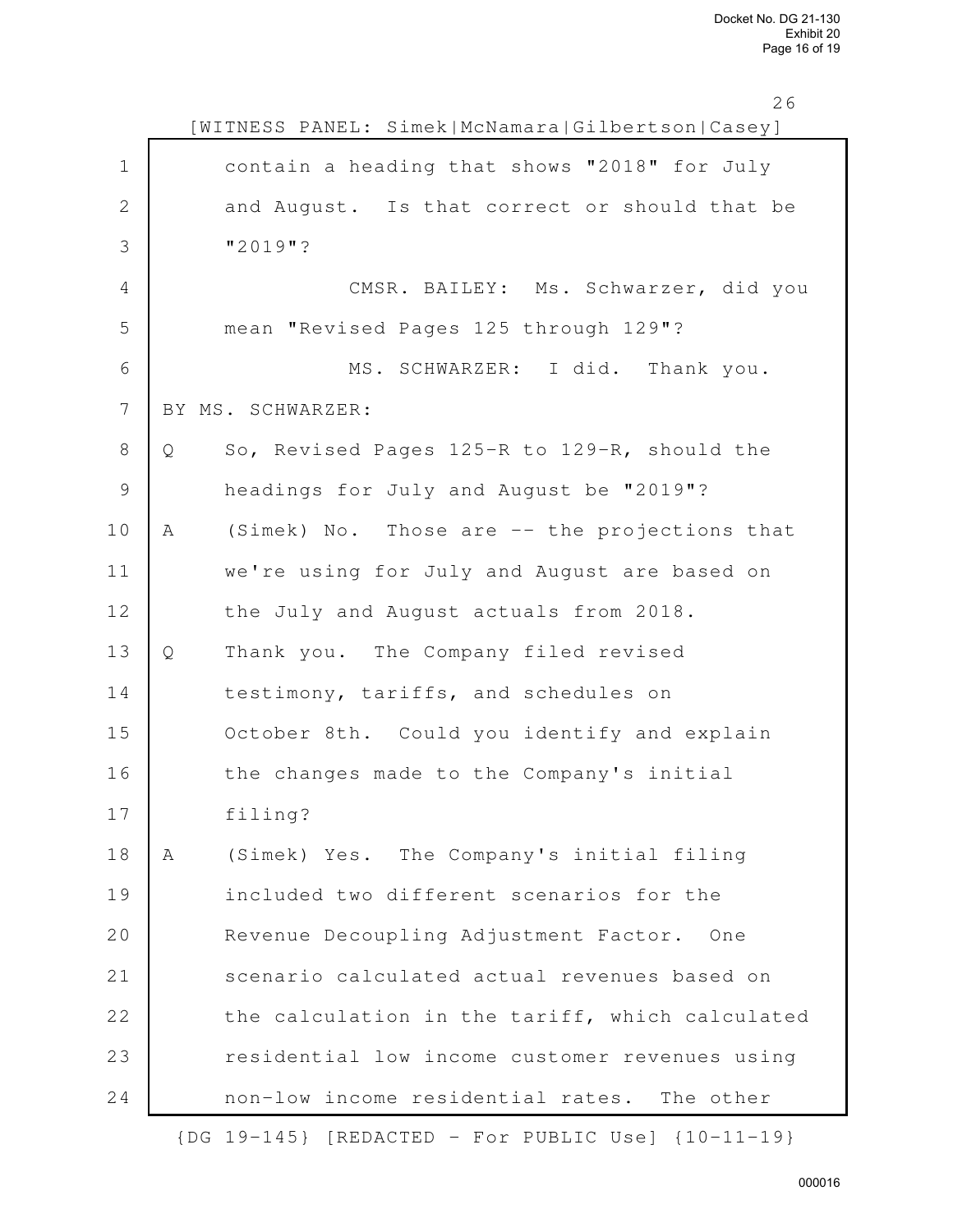|                | $\angle$ 1<br>[WITNESS PANEL: Simek McNamara Gilbertson Casey] |
|----------------|----------------------------------------------------------------|
| $\mathbf 1$    | scenario calculated actual revenues based on                   |
| $\mathbf{2}$   | non-low income residential rates consistent                    |
| 3              | with the benchmark revenue calculation in DG                   |
| $\overline{4}$ | $17 - 084$ .                                                   |
| 5              | During discussions with Staff and the OCA                      |
| 6              | at our cost of gas technical session, Mr.                      |
| 7              | Iqbal, from Staff, stated that the calculation                 |
| 8              | in the tariff was essentially correct, once a                  |
| $\mathcal{G}$  | weather-normalized adjustment is made, because                 |
| 10             | of the mechanics of how the Residential Low                    |
| 11             | Income Assistant Program is handled within the                 |
| 12             | Local Delivery Adjustment Clause.                              |
| 13             | So, in other words, Mr. Iqbal had                              |
| 14             | suggested some changes to the way we were                      |
| 15             | calculating the decoupling mechanism. Again,                   |
| 16             | those three changes were that we added                         |
| 17             | weather-normalization revenues to the actual                   |
| 18             | base revenues. It was also that, for the                       |
| 19             | remainder of the calculation within the tariff,                |
| 20             | that we continue calculating it just as it                     |
| 21             | states. And, then, we also corrected a formula                 |
| 22             | error that was in there. And, then, we also                    |
| 23             | had updated some billing units from an estimate                |
| 24             | to an actual for the month of June of 2019.                    |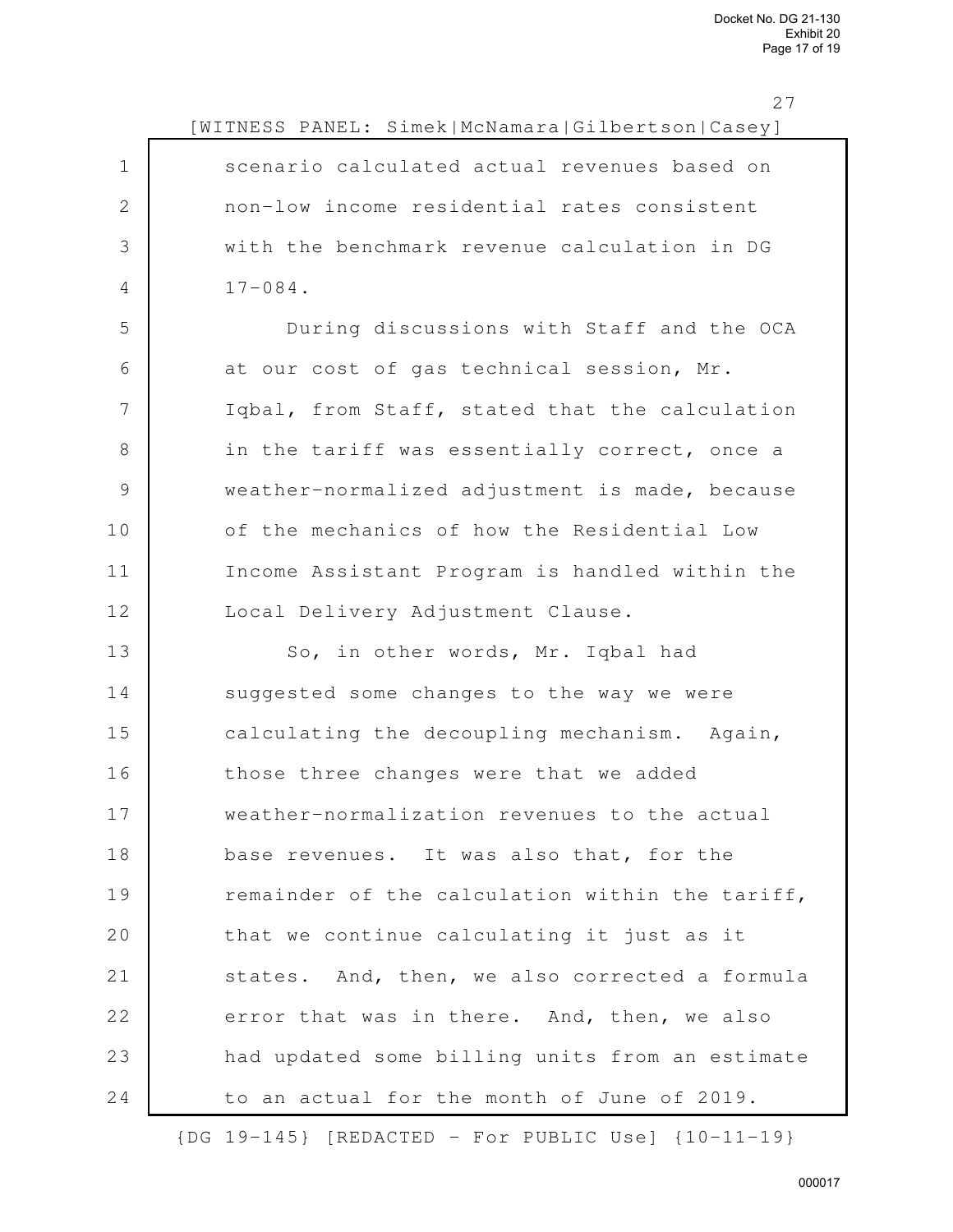|                | 28<br>WITNESS PANEL: Simek   McNamara   Gilbertson   Casey ] |
|----------------|--------------------------------------------------------------|
| $\mathbf 1$    | And, then, we refiled the pages.                             |
| $\mathbf{2}$   | Thank you.<br>Q                                              |
| 3              | (Simek) You're welcome.<br>Α                                 |
| $\overline{4}$ | If you would reference Schedule 19 RDAF, page<br>Q           |
| 5              | 124-R, and what's been marked "Exhibit 6",                   |
| 6              | which is Liberty's $-$ sorry, Exhibit 8, which               |
| 7              | is Liberty's response to Staff's Data Request                |
| 8              | 2-3. Do you have those before you, sir?                      |
| $\mathcal{G}$  | MS. SCHWARZER: Does the Clerk have a                         |
| 10             | copy?                                                        |
| 11             | WITNESS SIMEK: Could I have a copy                           |
| 12             | please?                                                      |
| 13             | [Atty. Schwarzer handing                                     |
| 14             | document to Witness Simek.]                                  |
| 15             | WITNESS SIMEK: Thank you.                                    |
| 16             | MS. SCHWARZER: You're welcome.                               |
| 17             | BY MS. SCHWARZER:                                            |
| 18             | The calculated actual revenue in 124-R and the<br>Q          |
| 19             | Company's actual revenue in Exhibit 8 do not                 |
| 20             | match. The difference between the two is                     |
| 21             | approximately 0.8 to 1.2 million in aggregate,               |
| 22             | with the answer in the data request being                    |
| 23             | higher. Could you please explain that                        |
| 24             | difference, and how you might address that?                  |